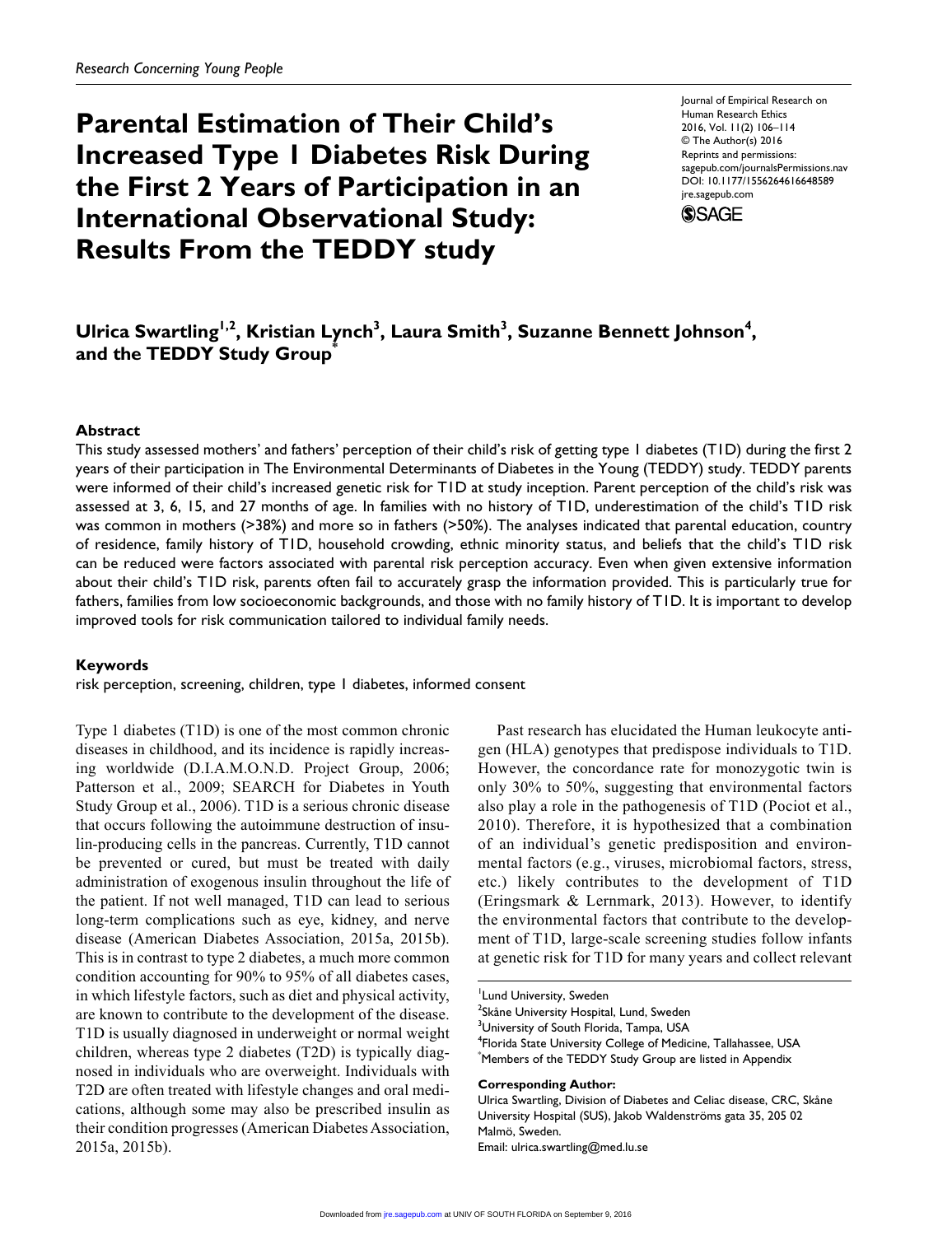data through biologic samples and questionnaires (TEDDY Study Group, 2007).

However, there are a number of ethical and psychological issues surrounding newborn genetic screening for T1D (Ross, 2003; Roth, 2001; Stolt, Helgesson, Liss, Svensson, & Ludvigsson, 2005, Swartling & Helgesson, 2008). Testing children for T1D risk could increase distress in parents, which in turn could negatively affect the child. The published literature suggests that while parents (mostly mothers) often initially report distress when informed of their child's increased risk, this distress dissipates over time (Carmichael et al., 2003; Hummel, Ziegler, & Roth, 2004; Johnson, Baughcum, Carmichael, She, & Schatz, 2004; Johnson, Baughcum, et al., 2007; Johnson, Riley, Hansen, & Nurick, 1990; Johnson & Tercyak, 1995; Kerruish et al., 2007; Simonen et al., 2006). This literature also suggests that many parents engage in one or more behaviors in an effort to prevent the disease, the most common being increased monitoring behaviors and dietary changes (Baughcum et al., 2005; Hendrieckx, De Smer, Kristoffersen, & Bradley, 2002; Heshka, Palleschi, Howley, Wilson, & Wells, 2008; Smith et al., 2014).

Communicating risk information is often difficult as the child's increased risk does not guarantee the child will necessarily get the disease. Simply asking families whether they understand the information provided is insufficient; individuals often state they understand information, when in fact their understanding is inaccurate (Stolt et al.,). Studies suggest that individuals who are very familiar with T1D, because they live with someone who has it, understand the risk information better than individuals with no immediate family members living with the disease (Carmichael et al., 2003; Johnson & Tercyak, 1995).

Accurate understanding of risk information is important for informed participant decision making in research studies. Previous studies have shown that T1D risk perception accuracy is associated with increased anxiety or worry, efforts to prevent the disease, and study retention (Baughcum et al., 2005; Hendrieckx et al., 2002; Hood, Johnson, Baughcum, She, & Schatz, 2006; Lernmark et al., 2012; Smith et al., 2014), whereas underestimation of risk has been associated with study dropout (Johnson et al., 2011). However, our current understanding of parental risk perception accuracy is limited due to the fact that most studies have focused on relatively small samples of mothers familiar with T1D over a relatively short period of time.

The Environmental Determinants of Diabetes in the Young (TEDDY) study provides a unique opportunity to study factors associated with both mothers' and fathers' risk perception accuracy over time in a large multinational study of parents from the general population with no immediate family history of T1D as well as parents whose at-risk child has a first-degree relative with T1D. All TEDDY children are at increased genetic risk for T1D, and all TEDDY

parents were informed of this increased risk at the time they joined TEDDY. We report here mothers' and fathers' risk perception accuracy during their first 2 years of TEDDY participation and factors associated with risk perception accuracy.

# **Method**

## *The TEDDY Study*

TEDDY is a prospective multinational cohort study supported by the National Institutes of Health investigating the environmental determinants of T1D in 8,676 genetically atrisk children identified at birth. Most TEDDY children (89%) come from the general population with no immediate family history of T1D; the remaining TEDDY children are families where the children have a first-degree relative with T1D. Three centers are located in the United States (Colorado, Florida/Georgia, Washington), and three centers are located in Europe (Finland, Germany, Sweden). TEDDY children are seen every 3 months for the first 4 years and biannually thereafter. Data collected at each study visit include biological samples (e.g., blood, nasal swabs), diet records, and a wide range of demographic and psychological measures (TEDDY Study Group, 2007). The relevant Institutional Review Board at each TEDDY site approved the TEDDY study and protocol.

# *Study Population*

Parent questionnaire data available as of April 30, 2013, were obtained from 3- (mothers only), 6-, 15-, and 27-month study visits. On this date, all TEDDY participants were 36 months or older. Excluded from analysis were children whose last TEDDY visit was prior to 27 months of age (*n* = 2,090), children who were determined to be HLA ineligible (*n* = 39), and children who became antibody positive at or before the 27-month study visit (*n* = 447). Selected for analysis were the questionnaire responses of 5,953 families (5,769 mothers and 5,247 fathers) who completed at least one questionnaire at the 6- or 27-month study visits (excluding 118 families). Most were families from the general population (89%;  $n = 5,293$ ), with the remaining 660 families (11%) having a known family history of T1D.

# *Risk Communication Protocol in TEDDY*

After genetically screening the infant at birth, eligible families were contacted by phone (between 6 and 12 weeks after the test) and informed about their child's increased T1D genetic risk and eligibility for the TEDDY study. During the call, the parent was given a numerical estimate of the child's risk in a standardized manner; this information was subsequently reiterated in a letter sent to the parent's home.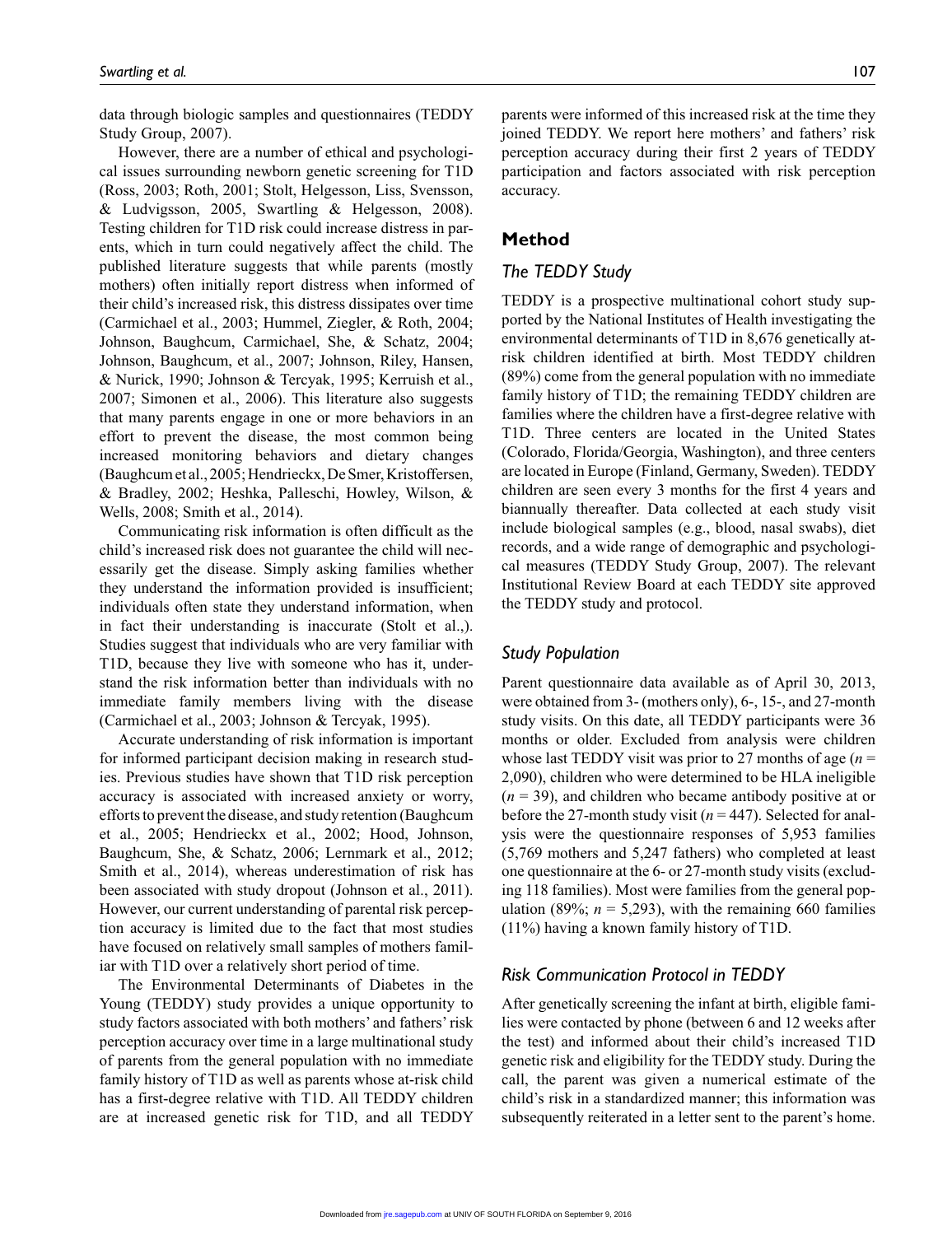The numerical risk given varied by country, based on country-specific epidemiological data, and whether the child belonged to the general population or had a close relative with T1D. For example, a mother from the general population in the United States and Germany was informed that out of 100 children with her child's genetic risk, approximately three children would develop T1D. In Sweden and Finland, where there is higher incidence of T1D, general population mothers were informed that out of 100 children with their child's genetic risk, approximately seven children would develop T1D. A mother of a U.S. or German child with a known family history of T1D was informed that out of 100 children with her child's genetic risk, 14 would develop T1D. The numerical estimate about the TEDDY child's risk for T1D was followed by comparing information about risk for T1D in children without their child's genetic risk: one out of 300 would develop T1D.

There were some national variances in risk communication: Sweden and Finland (but no other country) did not make any distinction between whether the child came from the general population or had a first-degree relative when informing the parents but instead gave the same numerical risk value (7/100). However, in Finland, the risk information was complemented with a brochure containing more detailed risk estimates.

Upon request, parents of children with a family history of T1D were given more detailed risk estimates based on whether the family member with T1D was a mother, father, or sibling. All families were told that the purpose of TEDDY was to identify the environmental trigger(s) of T1D in genetically at-risk children, and if environmental trigger(s) were identified, this information could be used in the future to develop methods of preventing the disease. If families asked whether there was anything they could do to prevent T1D in their child, they were told that no means of prevention are currently available, and that they should encourage the development of healthy habits in the child.

At each TEDDY visit, blood was drawn for T1D autoantibodies. At all sites, results were sent home by mail except for Sweden where test results were provided at the next study visit. Even when the child tested negative for T1D autoantibodies, the parents were told that the child's risk for T1D had not changed, and the child remained at increased risk for T1D (reiterating the risk estimates).

#### *Measures*

*Risk perception accuracy.* Risk perception accuracy was assessed by the following item at the 3- (mothers only), 6-, 15-, and 27-month study visits: Compared with other children, do you think of your child's risk for developing diabetes is (mark only one answer)—much lower, somewhat lower, about the same, somewhat higher, or much higher? Parents answering "much lower," "somewhat lower," or "about the same" were classified as inaccurate, whereas parents answering "somewhat higher" or "much higher" were classified as accurate.

*Sociodemographic and maternal lifestyle measures.* Child sociodemographic variables included the child's gender (male, female), only child status (yes/no), ethnic minority status (yes/no) (U.S. definition: TEDDY child's mother's first language is not English or she was not born in the United States or the child is a member of an ethnic minority group; European definition: TEDDY child's mother's first language or country of birth is other than the TEDDY country in which the child resides), and first degree relative (FDR) status (yes/no).

Parent sociodemographic variables included mother's age at birth (years), parent's education (basic primary education, some trade school or college, graduated college), marital status (married or living together, single parent), country of residence (the United States, Finland, Germany, and Sweden), and household crowding (number of persons living in the household divided by the number of rooms in the house). As the crowding distribution was skewed, it was rescored to normalize the distribution  $(1 = 0.00-0.49, 2 =$ 0.50-0.59,  $3 = 0.60$ -0.75,  $4 = 0.76$ -1.00,  $5 \ge 1.00$ ).

Maternal lifestyle behaviors included whether the mother smoked during pregnancy (yes/no) or after having given birth (measured at 9 months; yes/no), whether the mother worked during pregnancy (yes/no) or after birth (measured at 9 months; yes/no), and whether the mother drank alcohol during pregnancy (yes/no).

*Parental belief that T1D risk can be reduced.* At the 6-, 15 and 27-month study visits, parents were asked whether they believed they could do something to reduce their child's risk for developing T1D. Parents were asked to agree or disagree to three statements on a 5-point Likert-type scale (1 = *strongly agree* to 5 = *strongly disagree*): (1) "I can do something to reduce my child's risk of developing diabetes," (2) "Medical professionals can do something to reduce my child's risk for developing diabetes," and (3) "It is up to chance or fate whether my child develops diabetes." Responses to Statements 1 and 2 were reversed scored and then summed with the response to Statement 3 so that higher scores indicated greater belief that risk of T1D could be reduced. This three-item scale score exhibited high internal consistency (Cronbach's α coefficient of .821 for mothers and .793 for fathers).

#### *Statistical Analyses*

The percentage of mothers and fathers with accurate risk perception at 3, 6, 15, and 27 months was calculated. McNemar's test was used to test for differences between mothers and fathers and also within parent across time.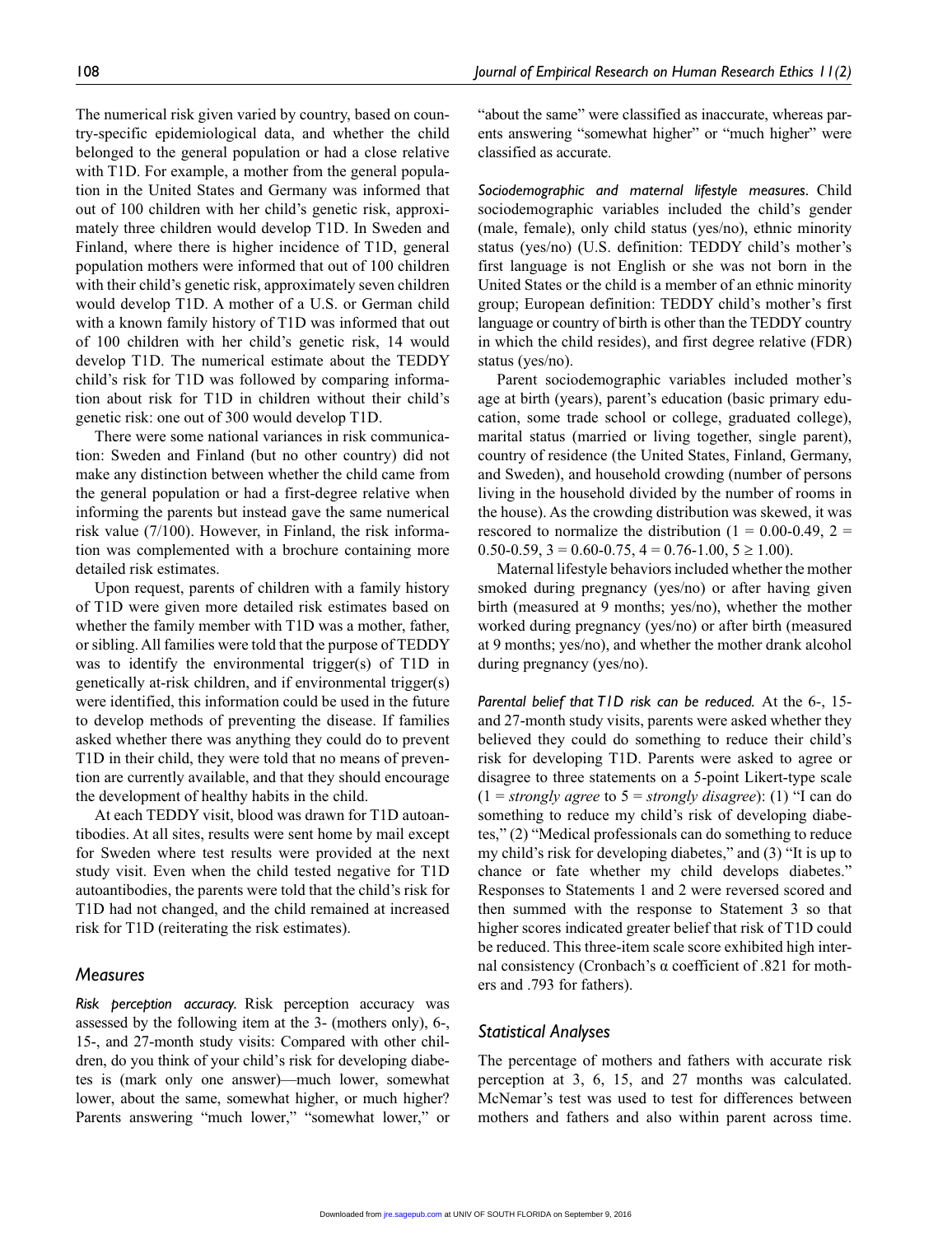|                |            | Age                  |       |               |                   | Inaccurate estimation of risk | Accurate estimate of risk |                    |                |                        |
|----------------|------------|----------------------|-------|---------------|-------------------|-------------------------------|---------------------------|--------------------|----------------|------------------------|
|                |            |                      |       | Much<br>lower | Somewhat<br>lower | About the<br>same             | Inaccurate<br>estimation  | Somewhat<br>higher | Much<br>higher | Accurate<br>estimation |
| Parent         | FDR/GP     | Study visit<br>month | n     | $\%$          | $\%$              | $\%$                          | %<br>(total)              | $\%$               | %              | %<br>(total)           |
| <b>Mothers</b> | GP         | 3                    | 5,248 | 3.0           | 5.5               | 31.2                          | 38.7                      | 57.3               | 3.0            | 61.3                   |
|                |            | 6                    | 5,130 | 3.0           | 5.5               | 31.2                          | 39.7                      | 57.3               | 3.0            | 60.3                   |
|                |            | 15                   | 4,896 | 3.1           | 4.8               | 32.7                          | 40.5                      | 56.9               | 2.6            | 59.5                   |
|                |            | 27                   | 4,852 | 2.5           | 4.6               | 32.8                          | 40.0                      | 57.1               | 3.0            | 60.0                   |
|                | <b>FDR</b> | 3                    | 655   | 0.0           | 0.9               | 10.4                          | 11.3                      | 67.1               | 20.0           | 88.7                   |
|                |            | 6                    | 639   | 0.5           | 0.6               | 11.7                          | 12.8                      | 67.1               | 20.0           | 87.2                   |
|                |            | 15                   | 601   | 0.8           | 0.5               | 14.3                          | 15.6                      | 70.4               | 14.0           | 84.4                   |
|                |            | 27                   | 549   | 0.5           | 0.5               | 12.8                          | 13.8                      | 71.8               | 14.4           | 86.2                   |
| Fathers        | <b>GP</b>  | 6                    | 4,659 | 4.4           | 7.0               | 41.9                          | 53.2                      | 44.2               | 2.6            | 46.8                   |
|                |            | 15                   | 4,414 | 3.8           | 6.2               | 42.8                          | 52.8                      | 45.0               | 2.3            | 47.2                   |
|                |            | 27                   | 4,134 | 3.3           | 6.2               | 42.3                          | 51.8                      | 46.2               | 2.0            | 48.2                   |
|                | <b>FDR</b> | 6                    | 588   | 1.0           | 2.2               | 21.8                          | 25.0                      | 58.8               | 16.2           | 75.0                   |
|                |            | 15                   | 553   | 1.3           | 2.4               | 23.9                          | 27.5                      | 59.7               | 12.8           | 72.5                   |
|                |            | 27                   | 489   | 0.6           | 2.2               | 23.1                          | 26.0                      | 63.2               | 10.8           | 74.0                   |

**Table 1.** Mothers and Fathers Risk Perception Accuracy at 3 (Mothers Only) 6, 15, and 27 Months by GP/FDR Status.

*Note.* FDR = TEDDY child has a first-degree relative with T1D. GP = TEDDY child has no first-degree relative with T1D. TEDDY = The Environmental Determinants of Diabetes in the Young; T1D = type 1 diabetes. GP; general population.FDR; first degree relative

Chi-square was used to test for differences between families from the general population and families with a history of T1D. Logistic regression was used to identify factors independently associated with having an accurate versus inaccurate risk perception. Separate regression models were fitted for mothers and fathers at 6 and 27 months using sociodemographic variables, maternal lifestyle behaviors, and parent belief that the child's T1D risk can be reduced. Factors with *p* values less than .05 were considered statistically significant and retained. Statistical analyses were conducted using SAS (Version 9.4).

# **Results**

Table 1 provides the risk perception accuracy data for mothers and fathers by T1D family history status and across time by study visit. Most parents who underestimated their child's risk believed that their child's T1D risk was "about the same" as another child; few parents selected responses indicating that they believed their child's risk to be lower than a comparison child. At 6 months, the majority of general population mothers (61.3%) had accurate risk perceptions, whereas the majority of general population fathers (53.2%) had inaccurate risk perceptions ( $\chi^2 = 241.9$ ,  $p <$ .0001). There was no significant change in risk perception accuracy for mothers or fathers from the general population across time. Mothers where the child had a family history of T1D were far more likely to have accurate risk perceptions (89% at 3 months and 86% at 27 months) than mothers from

the general population (61% at 3 months and 60% at 27 months;  $\chi^2 = 188.1$ ,  $p < .0001$ ), and their risk perception accuracy did not change across time. Mothers where the child had a family history of T1D were also more likely to hold accurate risk perceptions compared with fathers with the same background ( $\chi^2 = 37.3$ ,  $p < .0001$ ). In addition, fathers where the child had a family history of T1D were more likely to have accurate risk perceptions than fathers from the general population ( $\chi^2 = 166.4$ ,  $p < .0001$ ). The majority of both mothers and fathers where the child had a family history of T1D held accurate risk perceptions.

Separate multiple logistic regressions were fitted for mothers and fathers to identify the independent factors associated with accurate risk perception at 6 and 27 months. Table 2 provides the significant results for mothers. The results were essentially the same at 6 and 27 months. As expected, mothers where the child had a family history of T1D were more likely to hold accurate risk perceptions than general population mothers (87% vs. 60%). College-educated mothers were more likely to hold accurate risk perceptions compared with those with a primary school education (71% vs. 44%). Mothers from Finland (72%) and Germany (75%- 77%) were also significantly more likely to hold accurate risk perceptions compared with mothers from the United States  $(61\% - 63\%)$  and Sweden  $(55\% - 56\%)$ . Child ethnic minority status and household crowding were associated with poorer risk perception accuracy. Approximately 50% of mothers of ethnic minority children were accurate compared with 65% of mothers of nonminority children. Approximately 60% of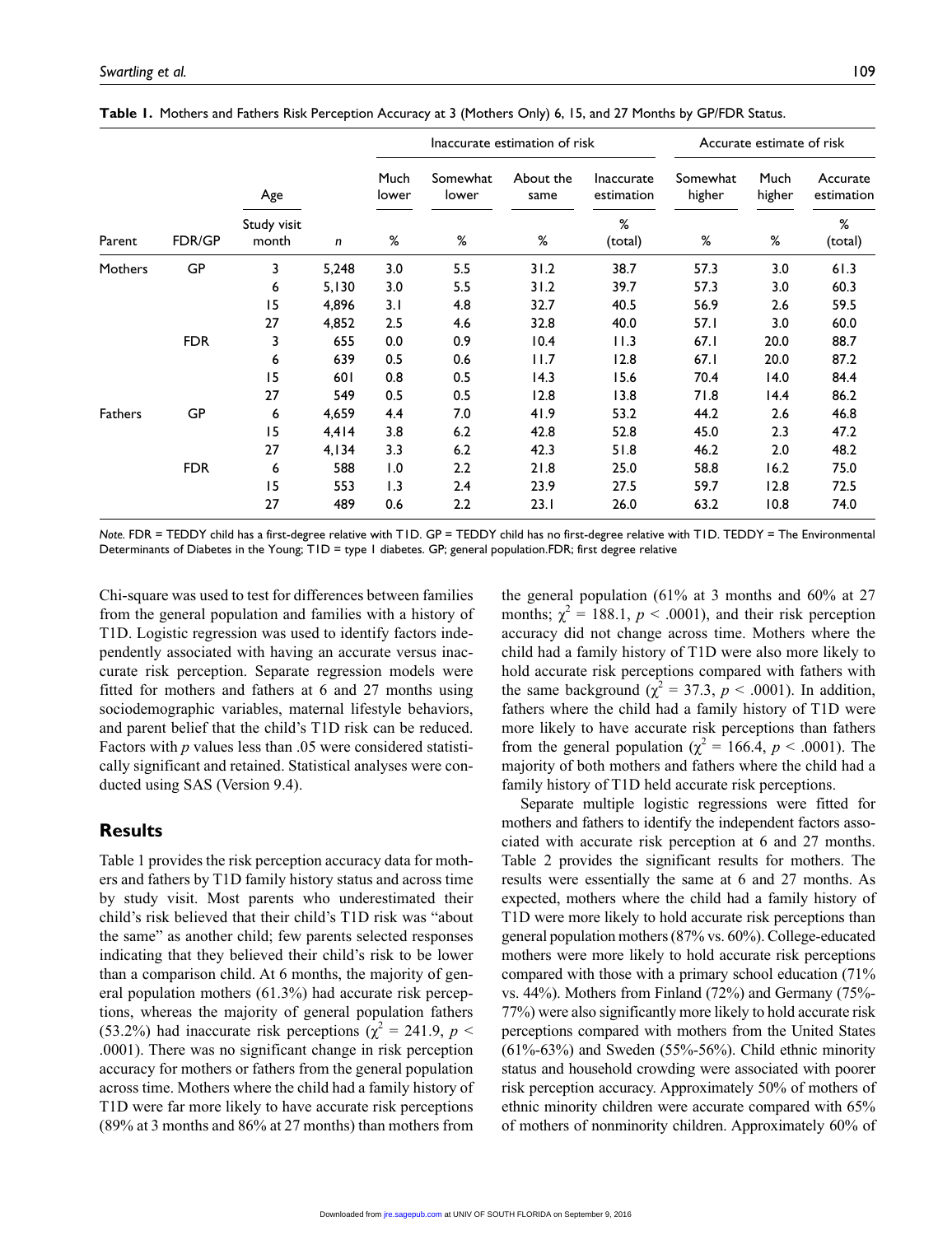|                                     | 6 months ( $n = 5,577$ ) | 27 months ( $n = 5,034$ ) |              |         |                |      |              |         |
|-------------------------------------|--------------------------|---------------------------|--------------|---------|----------------|------|--------------|---------|
| Factor                              | $n$ (% accurate)         | OR.                       | 95% CI       | p value | n (% accurate) | OR.  | 95% CI       | p value |
| First-degree relative with TID      |                          |                           |              |         |                |      |              |         |
| No                                  | 4,968(60.1)              | 1.00                      | Ref.         |         | 4,509 (59.9)   | 1.00 | Ref.         |         |
| Yes                                 | 609 (86.7)               | 4.17                      | [3.25, 5.37] | 5001    | 525 (86.5)     | 4.14 | [3.17, 5.41] | $500 -$ |
| Country of residence                |                          |                           |              |         |                |      |              |         |
| <b>The United States</b>            | 2,114(62.9)              | 1.09                      | [0.94, 1.26] |         | 1,957(61.3)    | 0.91 | [0.83, 1.14] |         |
| Finland                             | 1,258(72.2)              | 1.75                      | [1.48, 2.07] |         | 1,093(72.1)    | 1.64 | [1.38, 1.9]  |         |
| Germany                             | 358 (74.6)               | 1.58                      | [1.19, 2.09] |         | 272 (76.5)     | 1.69 | [1.21, 2.31] |         |
| Sweden                              | 1,847(54.7)              | 1.00                      | Ref.         | $500 -$ | 1,712(55.9)    | 1.00 | Ref.         | $500 -$ |
| Child ethnic minority               |                          |                           |              |         |                |      |              |         |
| No                                  | 4,820 (64.9)             | 1.00                      | Ref.         |         | 4,363 (64.6)   | 1.00 | Ref.         |         |
| Yes                                 | 757 (51.0)               | 0.70                      | [0.59, 0.83] | $500 -$ | 671 (49.9)     | 0.70 | [0.58, 0.84] | $500 -$ |
| Mothers' education                  |                          |                           |              |         |                |      |              |         |
| Primary education                   | 1,033(44.5)              | 1.00                      | Ref.         |         | 919(44.1)      | 1.00 | Ref.         |         |
| Some college/trade school           | 1,338(59.3)              | 1.47                      | [1.24, 1.76] |         | 1,159(57.1)    | 1.43 | [1.17, 1.71] |         |
| Finished college                    | 3,206 (70.5)             | 2.52                      | [2.15, 2.94] | $500 -$ | 2,956 (70.6)   | 2.71 | [2.30, 3.20] | 5.001   |
| Only child                          |                          |                           |              |         |                |      |              |         |
| No                                  | 3,218(63.5)              | 00.1                      | Ref.         |         | 2,876(63.1)    | 1.00 | Ref.         |         |
| Yes                                 | 2,359 (62.4)             | 0.87                      | [0.84, 0.94] | .02     | 2,158(62.0)    | 0.87 | [0.76, 0.98] | .03     |
| Household crowding                  |                          | 0.89                      | [0.84, 0.94] | $500 -$ |                | 0.94 | [0.91, 0.97] | 5.001   |
| Belief that TID risk can be reduced |                          | 0.93                      | [0.91, 0.96] | $500 -$ |                | 0.92 | [0.87, 0.98] | .01     |

**Table 2.** Logistic Regression Results for Mothers' Risk Perception Accuracy at 6- and 27-Month Study Visits.

*Note.* OR = odds ratio; CI = confidence interval; TID = type I diabetes.

mothers from the most crowded household were accurate compared with 67% of those from the least crowded household. Only child status had a weak but significant effect and was associated with poorer risk perception accuracy. Strong beliefs that the child's T1D risk could be reduced were actually associated with poorer risk perception accuracy. For example, at 3 months, only 58% of mothers with scores in the highest quartile on this measure were accurate compared with 73% of those with scores in the lowest quartile. We found no significant associations between child gender, maternal age, marital status, or maternal lifestyle factors and risk perception accuracy.

Table 3 provides the results of the logistic regression for fathers at 6 and 27 months. In most respects, the results mimic the findings for mothers. The most important factors associated with risk perception accuracy for fathers were T1D family history status, country, and fathers' education ( $p < .0001$ ). Greater household crowding was also associated with poorer risk perception accuracy ( $p < .01$  at 6 months and  $p < .0001$  at 27 months), and like mothers, fathers who held strong beliefs that their child's T1D risk could be reduced were more likely to hold inaccurate risk perceptions ( $p < .0001$  at 27 months). The child's ethnic minority status and only child status were not significant predictors for fathers, in contrast to their significant effects for mothers. These findings were consistent across time.

#### **Discussion**

To our knowledge, this is the largest study to date of risk perception accuracy in parents of infants genetically at risk for a serious disease (T1D). The study is unique in that it assessed risk perception accuracy: (a) of both mothers and fathers, (b) of parents from the general population as well as those with T1D immediate family members, (c) of parents living in four different countries, and (d) at multiple time points over a 2-year period.

In TEDDY, parents are fully informed of their child's increased genetic risk for T1D at study inception. Furthermore, children are regularly tested for T1D autoantibodies, and parents are informed of these test results. In cases of negative antibody test results, parents are told that the child's risk for T1D has not changed, and the child remains at increased risk for T1D. Despite these extensive and repeated efforts to inform parents of their child's increased risk, a large proportion of both mothers and fathers, particularly from the general population, underestimated their child's risk. Only 60% of mothers from the general population and less than half of general population fathers had accurate perceptions of their child's risk. In contrast, parents where the child had a family history of T1D had significantly more accurate risk perceptions. More than 80% of the mothers and more than 70% of the fathers had accurate risk perceptions. The high-risk perception accuracy rates found in mothers with a T1D immediate family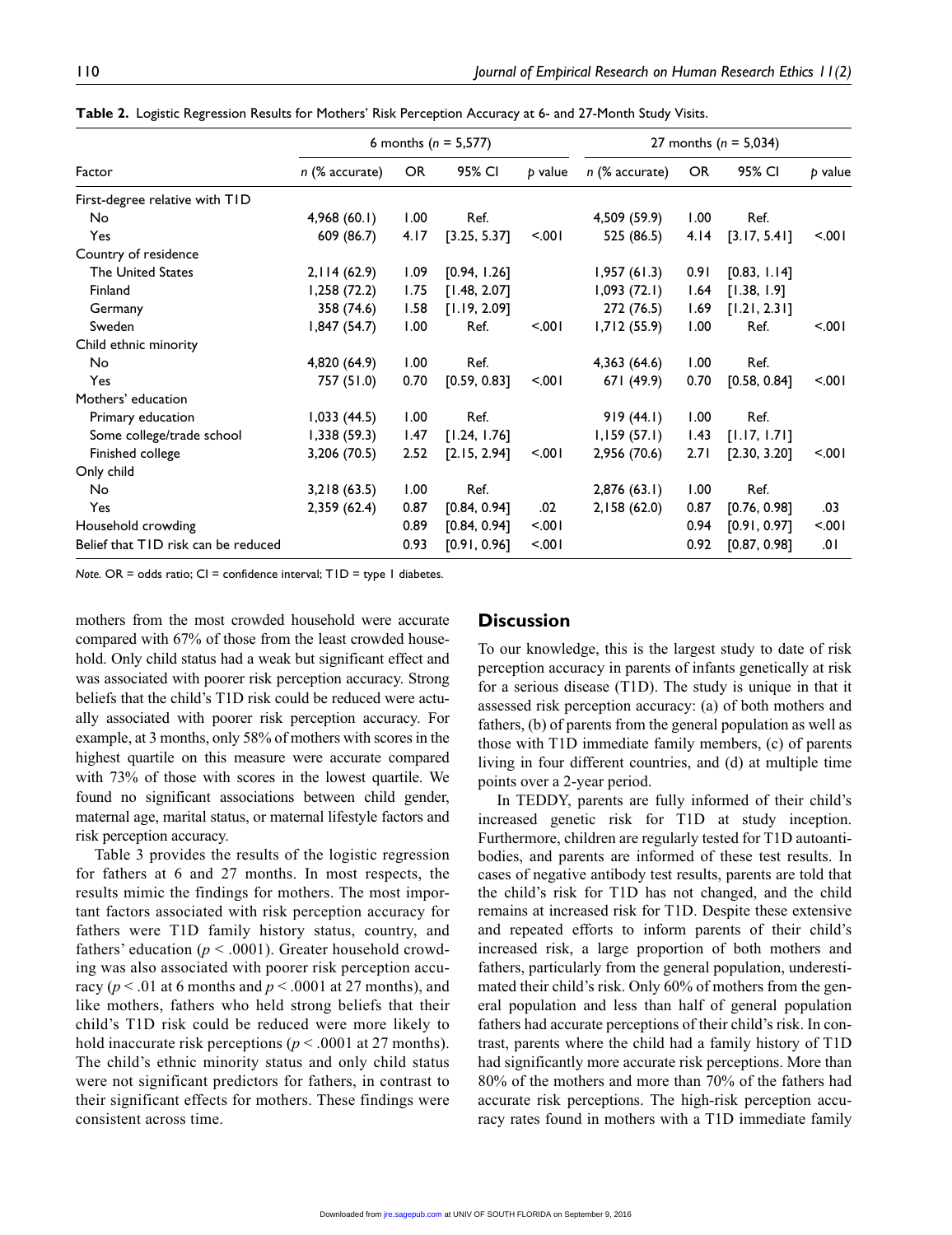**Table 3.** Logistic Regression Results for Fathers' Risk Perception Accuracy at 6- and 27-Month Study Visits.

| Study visit                         |                  | 6 months ( $n = 5,016$ ) |              | 27 months ( $n = 4,454$ ) |                  |      |              |         |
|-------------------------------------|------------------|--------------------------|--------------|---------------------------|------------------|------|--------------|---------|
| Factors                             | $n$ (% accurate) | OR.                      | 95% CI       | p value                   | $n$ (% accurate) | OR.  | 95% CI       | p value |
| First-degree relative with TID      |                  |                          |              |                           |                  |      |              |         |
| No                                  | 4,460 (47.0)     | 1.00                     | Ref.         |                           | 3,984(48.3)      | 1.00 | Ref.         |         |
| Yes                                 | 556 (75.9)       | 3.28                     | [2.65, 4.05] | 5001                      | 470 (73.8)       | 2.90 | [2.31, 3.64] | $500 -$ |
| Country residence                   |                  |                          |              |                           |                  |      |              |         |
| <b>The United States</b>            | 1,827(46.4)      | 0.65                     | [0.56, 0.76] |                           | 1,610(46.5)      | 0.59 | [0.50, .69]  |         |
| Finland                             | 1,130(53.5)      | 0.94                     | [0.80, 1.12] |                           | 1,003(56.6)      | 1.01 | [0.85, 1.21] |         |
| Germany                             | 342 (68.1)       | 1.37                     | [1.05, 1.80] |                           | 255 (65.9)       | 1.20 | [0.89, 1.64] |         |
| Sweden                              | 1,717(48.4)      | 1.00                     | Ref.         | $500 -$                   | 1,586(49.6)      | 00.1 | Ref.         | 5.001   |
| Child ethnic minority               |                  |                          |              |                           |                  |      |              |         |
| No                                  | 4,390(51.3)      | 1.00                     | Ref.         |                           | 3,923 (52.3)     | 1.00 | Ref.         |         |
| Yes                                 | 626 (42.5)       | 0.91                     | [0.76, 1.10] | .33                       | 531 (41.6)       | 0.90 | [0.73, 1.10] | .23     |
| Father education                    |                  |                          |              |                           |                  |      |              |         |
| Primary education                   | 1,232(35.4)      | 1.00                     | Ref.         |                           | 1,061(35.1)      | 1.00 | Ref.         |         |
| Some college/trade school           | 1,272(48.6)      | 1.65                     | 1.38, 1.96   |                           | 1, 121 (47.4)    | 1.61 | [1.34, 1.95] |         |
| Finished college                    | 2,512(58.2)      | 2.63                     | [2.25, 3.07] | 5.001                     | 2,272 (60.2)     | 2.94 | [2.49, 3.47] | 5.001   |
| Household crowding                  |                  | 0.93                     | [0.88, 0.98] | 5.01                      |                  | 0.90 | [0.85, 0.96] | .001    |
| Belief that TID risk can be reduced |                  |                          | [0.95, 1.00] | .05                       |                  | 0.95 | [0.92, 0.97] | 5.001   |

*Note.* OR = odds ratio; CI = confidence interval; TID = type I diabetes.

member are consistent with prior reports (Carmichael et al., 2003; Hood et al., 2006). These results are expected because parents from the general population do not have the experience and knowledge about T1D as well as its heritability so familiar to families living with an immediate family member with the disease.

Fathers, regardless of T1D family history, were consistently less accurate than mothers. TEDDY fathers did accompany the child to the study visits less often than mothers (e.g., 29% of TEDDY fathers came to the 6-month TEDDY visit compared with 98% of TEDDY mothers). However, TEDDY father attendance at TEDDY clinic visits was unrelated to risk perception accuracy; fathers who attended TEDDY clinic visits did not have more accurate risk perceptions than fathers who failed to attend. There is ample evidence that mothers are the primary caretakers of most children and make most of the health care decisions for their families (Matoff-Stepp, Applebaum, Pooler, & Kavanagh, 2014). Consequently, mothers may be more attentive to health-related information relevant to their children.

In TEDDY, we found risk perception accuracy to be highly stable across time, with no decline in risk perception over time previously reported by Carmichael and colleagues (2003) and Hood and colleagues (2006). When the TEDDY protocol was established, the investigators were well aware that risk perception accuracy could decline across time and in response established a protocol of repeated communication with parents about their child's risk, including sending letters home, and reiterating information provided on phone

calls or at study visits. In this context, it is interesting to note that Sweden was the only TEDDY country that did not regularly send home risk information (giving the results orally at the next visit), and Swedish parents demonstrated the lowest percentages of parents with accurate risk perceptions among TEDDY countries.

In this study, we also found that ethnic minority status, whether one lived in more crowded households, and had less parental education were all factors associated with higher rates of inaccurate risk perception, confirming results published in earlier studies (Carmichael et al., 2003; Hood et al., 2006). These results once again confirm that risk information is difficult to successfully communicate. The results also suggest that risk communication protocols and effective strategies need to be developed for those who are less educated and from lower sociodemographic backgrounds.

The analyses showed that parental belief that a child's T1D risk could be reduced was associated with having a less accurate risk perception. While being accurate in risk perception accuracy and having a belief that risk can be changed are two different things—It may be that people who believe they can reduce risk may underestimate the child's risk more. Perhaps parents who believe the risk can be reduced view the risk information as less stable and more modifiable, taking the information less seriously and giving it less credence. Previous studies suggest that belief that one can control T1D onset may be linked to increased efforts to prevent the disease, even though no means of preventing T1D currently exist (Hendrieckx et al., 2002; Smith et al., 2014).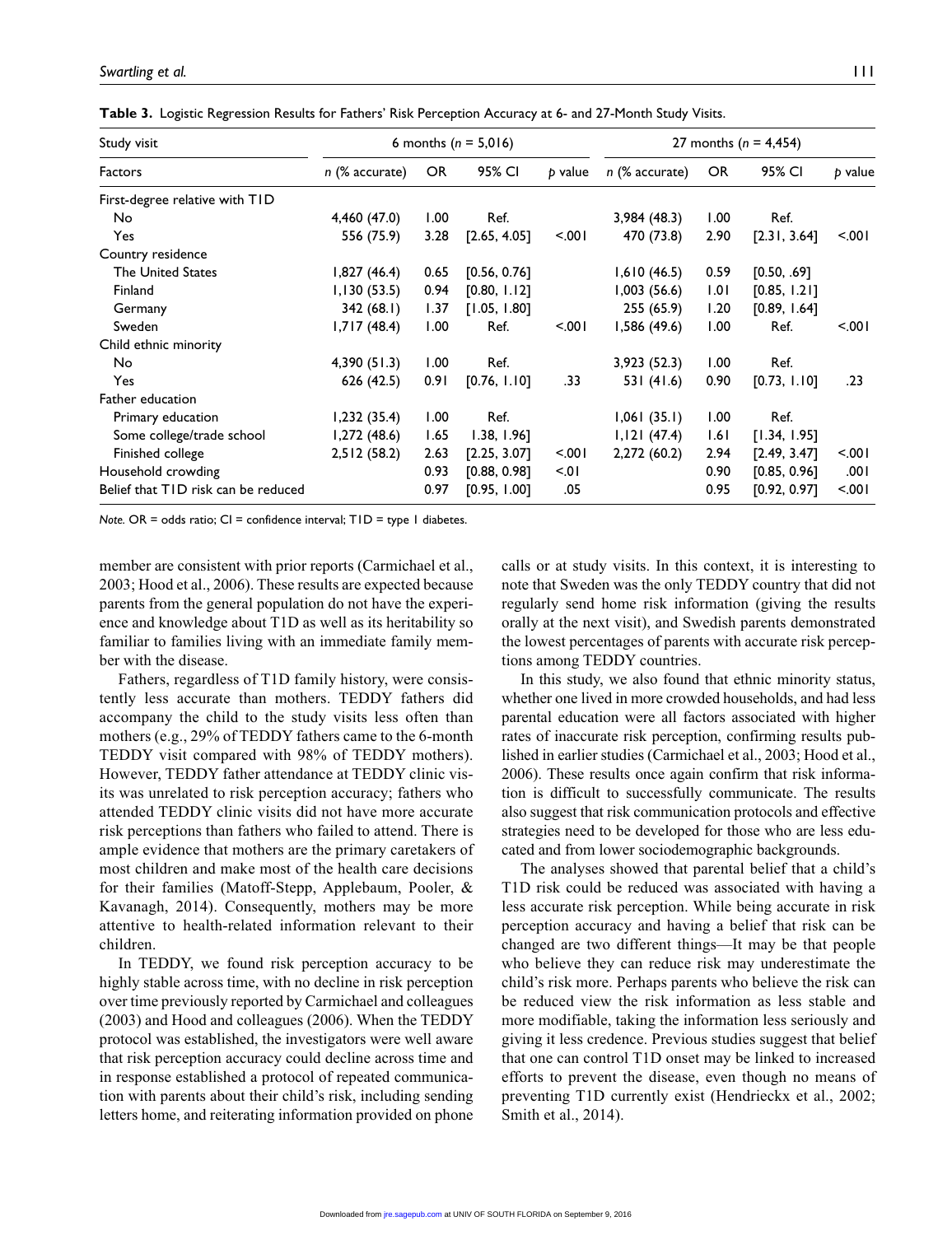This study is limited by the inclusion of families who agreed to join the TEDDY study, with its demanding and intensive protocol. Consequently, our findings may not represent risk perception accuracy among families who declined study participation. Nevertheless, our findings suggest that risk information is challenging to present in ways that parents understand. This is particularly the case when parents are not well educated, come from lower sociodemographic backgrounds, and have no immediate

This study's results have important implications beyond the care of children with a genetic risk for T1D. Risk communication is a common component of many patient–provider, as well as investigator–participant, communications, and this study's findings highlight the difficulty of successfully communicating risk. Development of improved strategies for risk communication tailored to individual and family needs is warranted.

# **Best Practices**

family experience with T1D.

A large proportion of parents from the general population underestimate their child's increased genetic risk for T1D over an extended period of time (2 years), and fathers underestimate risk more often than mothers. Findings suggest the importance of viewing risk communication as a process, involving both study staff and the participating families. Not having an accurate risk perception may influence informed decision making, so researchers should take notice of situations where parents have formed and continue to have an incorrect understanding of risk. This is particularly important when families have no prior experience with the disease, are members of minority groups, have less education, or have a lower socioeconomic status.

These findings suggest the importance of developing tailored risk communication protocols and effective strategies designed for those who are less educated and from lower sociodemographic backgrounds.

# **Research Agenda**

Different methods of communicating risk (oral, written, and visual) are important tools when informing parents of their child's risk status. These different methods should be used to tailor risk communication strategies for specific populations and test their effectiveness.

# **Educational Implications**

These results are valuable for the staff involved in the TEDDY study and risk communication in general. Tailored information can be designed to help parents develop a correct understanding of their child's risk status and assist those families who hold inaccurate risk perceptions.

### **Appendix**

The TEDDY study research study sites **Colorado Clinical**  Center: Marian Rewers, MD, PhD, PI<sup>1,4,5,6,10,11</sup>, Kimberly Bautista<sup>12</sup>, Judith Baxter<sup>9,10,12,15</sup>, Ruth Bedoy<sup>2</sup>, Daniel Felipe-Morales, Brigitte I. Frohnert, MD<sup>14</sup>, Patricia Gesualdo<sup>2,6,12,14,15</sup>, Michelle Hoffman<sup>12,13,14</sup>, Rachel Karban<sup>12</sup>, Edwin Liu, MD<sup>13</sup>, Jill Norris, PhD<sup>2,3,12</sup>, Adela Samper-Imaz, Andrea Steck, MD<sup>3,14</sup>, Kathleen Waugh<sup>6,7,12,15</sup>, Hali Wright<sup>12</sup>. University of Colorado, Anschutz Medical Campus, Barbara Davis Center for Childhood Diabetes.

**Georgia/Florida Clinical Center:** Jin-Xiong She, PhD,  $PI<sup>1,3,4,11</sup>$ , Desmond Schatz, MD<sup>\*4,5,7,8</sup>, Diane Hopkins<sup>12</sup>, Leigh Steed<sup>12,13,14,15</sup>, Jamie Thomas\*<sup>6,12</sup>, Janey Adams<sup>\*12</sup>, Katherine Silvis<sup>2</sup>, Michael Haller, MD<sup>\*14</sup>, Melissa Gardiner, Richard McIndoe, PhD, Ashok Sharma, Joshua Williams, Gabriela Foghis, Stephen W. Anderson, MD^ , Richard Robinson. Center for Biotechnology and Genomic Medicine, Georgia Regents University. \*University of Florida, ^ Pediatric Endocrine Associates, Atlanta.

**Germany Clinical Center:** Anette G. Ziegler, MD,  $PI^{1,3,4,11}$ , Andreas Beyerlein PhD<sup>2</sup>, Ezio Bonifacio PhD<sup>\*5</sup>, Michael Hummel, MD<sup>13</sup>, Sandra Hummel, PhD<sup>2</sup>, Kristina Foterek<sup>¥2</sup>, Mathilde Kersting, PhD<sup>¥2</sup>, Annette Knopff<sup>7</sup>, Sibylle Koletzko,  $MD^{13}$ , Claudia Peplow<sup>12</sup>, Roswith Roth, PhD<sup>9</sup>, Joanna Stock<sup>9,12</sup>, Elisabeth Strauss<sup>12</sup>, Katharina Warncke,  $MD^{14}$ , Christiane Winkler, Ph $D^{2,12,15}$ . Forschergruppe Diabetes e.V. and Institute of Diabetes Research, Helmholtz Zentrum München, and Klinikum rechts der Isar, Technische Universität München. \*Center for Regenerative Therapies, TU Dresden, <sup>¶</sup>Dr. von Hauner Children's Hospital, Department of Gastroenterology, Ludwig Maximilian University of Munich, <sup>¥</sup>Research Institute for Child Nutrition, Dortmund.

**Finland Clinical Center:** Jorma Toppari, MD, PhD,  $PI^{\Psi\setminus1,4,11,14}$ , Olli G. Simell, MD, PhD $\hat{Y}^{\hat{A}}$ 1,4,11,13, Annika Adamsson,  $PhD^{\prime12}$ , Heikki Hyöty, MD,  $PhD^{*±6}$ , Jorma Ilonen, MD, PhD<sup>¥¶3</sup>, Sanna Jokipuu<sup>^</sup>, Tiina Kallio<sup>^</sup>, Miia Kähönen $\mu^{\alpha}$ , Mikael Knip, MD, PhD<sup>\*15</sup>, Annika Koivu<sup>¥</sup><sup>,</sup> Mirva Koreasalo\*<sup>±§2</sup>, Kalle Kurppa, MD, PhD<sup>\*±13</sup>, Maria Lönnrot, MD, PhD<sup>\*+6</sup>, Elina Mäntymäki<sup>¥</sup><sup>^</sup>, Katja Multasuo<sup>µ¤</sup>, Juha Mykkänen, PhD<sup>^¥3</sup>, Tiina Niininen<sup>±\*12</sup>, Mia Nyblom\*± , Petra Rajala^ , Jenna Rautanen±§, Anne Riikonen\*<sup>±</sup>, Minna Romo<sup>¥</sup><sup>^</sup>, Satu Simell, MD, PhD<sup>^±13</sup>, Tuula Simell, PhD, Ville Simell<sup>\*413</sup>, Maija Sjöberg<sup>¥^12,14</sup>, Aino Stenius<sup>µ¤12</sup>, Maria Särmä<sup>^</sup>, Sini Vainionpää<sup>^</sup>, Eeva Varjonen<sup>¥^12</sup>, Riitta Veijola, MD, PhD<sup>µ¤14</sup>, Suvi M. Virtanen, MD,  $PhD^{*+82}$ , Mari Vähä-Mäkilä<sup>^</sup>, Mari Åkerlund<sup>\*±§</sup>.<br><sup>¥</sup>University of Turku, \*University of Tampara, <sup>µ</sup>University. University of Turku, \*University of Tampere, <sup>µ</sup>University of Oulu, ^ Turku University Hospital, Hospital District of Southwest Finland, <sup>±</sup>Tampere University Hospital, <sup>¤</sup>Oulu University Hospital, <sup>§</sup>National Institute for Health and Welfare, Finland, <sup>1</sup>University of Kuopio.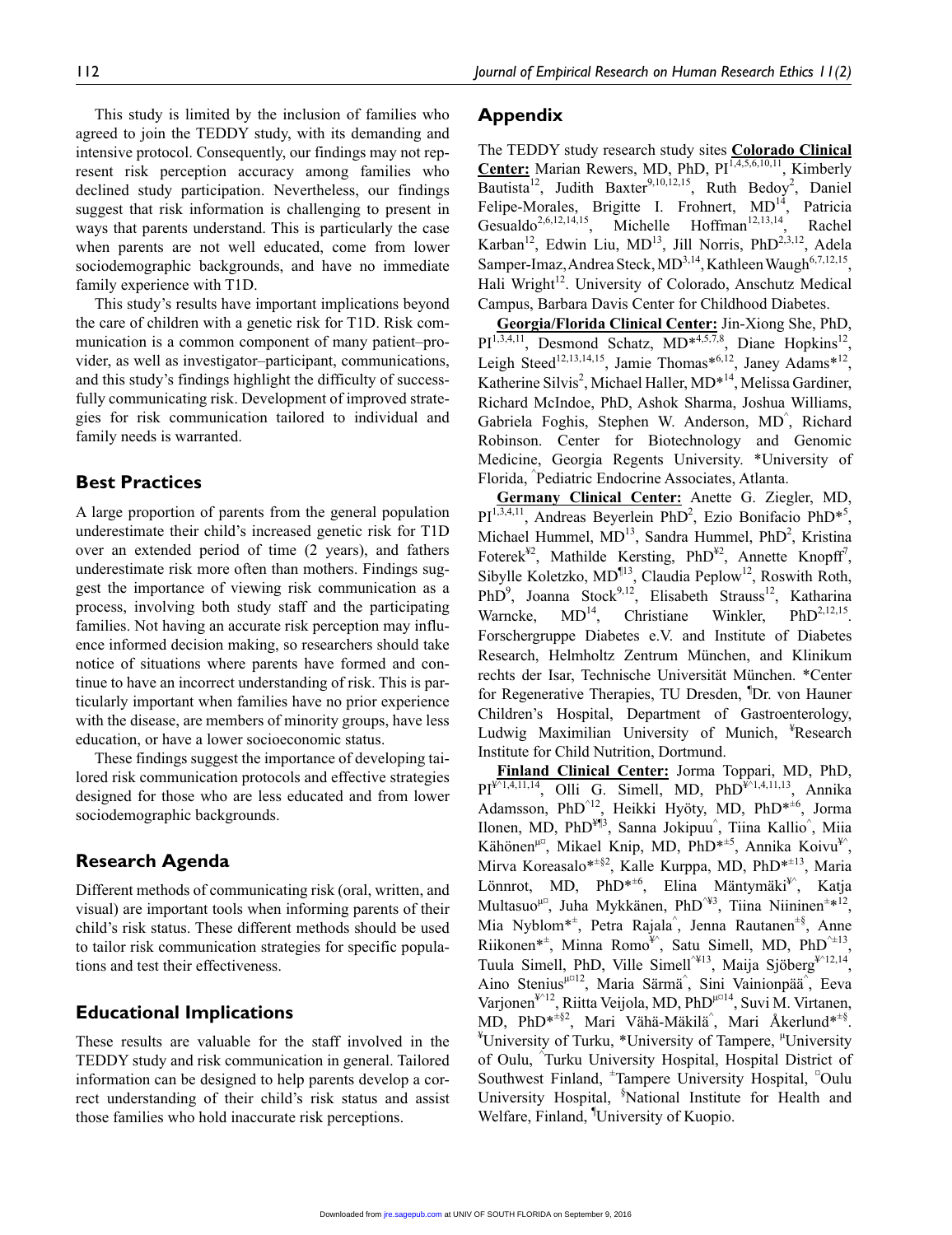**Sweden Clinical Center:** Åke Lernmark, PhD,  $PI^{1,3,4,5,6,8,10,11,15}$ , Daniel Agardh, MD, PhD<sup>13</sup>, Carin Andrén Aronsson<sup>2,13</sup>, Maria Ask, Jenny Bremer, Ulla-Marie Carlsson, Corrado Cilio, PhD, MD<sup>5</sup>, Emelie Ericson-Hallström, Lina Fransson, Thomas Gard, Joanna Gerardsson, Rasmus Bennet, Monica Hansen, Gertie Hansson<sup>12</sup>, Cecilia Harmby, Susanne Hyberg, Fredrik Johansen, Berglind Jonasdottir, MD, Helena Elding Larsson, MD, PhD<sup>6,14</sup>, Sigrid Lenrick Forss, Markus Lundgren<sup>14</sup>, Maria Månsson-Martinez, Maria Markan, Jessica Melin<sup>12</sup>, Zeliha Mestan, Kobra Rahmati, Anita Ramelius, Anna Rosenquist, Falastin Salami, Sara Sibthorpe, Birgitta Sjöberg, Ulrica Swartling, PhD<sup>9,12</sup>, Evelyn Tekum Amboh, Erika Trulsson, Carina Törn, PhD<sup>3,15</sup>, Anne Wallin, Åsa Wimar $^{12,14}$ , Sofie Åberg. Lund University.

**Washington Clinical Center:** William A. Hagopian, MD, PhD,  $PI^{1,3,4,5,6,7,11,13,14}$ , Michael Killian<sup>6,7,12,13</sup>, Claire Cowen Crouch<sup>12,14,15</sup>, Jennifer Skidmore<sup>2</sup>, Stephen Ayres, Kayleen Dunson, Rachel Hervey, Corbin Johnson, Rachel Lyons, Arlene Meyer, Denise Mulenga, Elizabeth Scott, Joshua Stabbert, Alexander Tarr, Morgan Uland, John Willis. Pacific Northwest Diabetes Research Institute.

**Pennsylvania Satellite Center:** Dorothy Becker, MD, Margaret Franciscus, MaryEllen Dalmagro-Elias Smith<sup>2</sup>, Ashi Daftary, MD, Mary Beth Klein, Chrystal Yates. Children's Hospital of Pittsburgh of UPMC.

**Data Coordinating Center:** Jeffrey P. Krischer, PhD, PI<sup>1,4,5,10,11</sup>, Michael Abbondondolo, Sarah Austin-Gonzalez, Sandra Baethke, Rasheedah Brown<sup>12,15</sup>, Brant Burkhardt, PhD<sup>5,6</sup>, Martha Butterworth<sup>2</sup>, Joanna Clasen, David Cuthbertson, Christopher Eberhard, Steven Fiske<sup>9</sup>, Dena Garcia, Jennifer Garmeson, Veena Gowda, Kathleen Heyman, Francisco Perez Laras, Hye-Seung Lee, PhD<sup>1,2,13,15</sup>, Shu Liu, Xiang Liu, PhD<sup>2,3,9,14</sup>, Kristian Lynch, PhD<sup>5,6,9,15</sup>, Jamie Malloy, Cristina McCarthy<sup>12,15</sup>, Wendy McLeod, Steven Meulemans, Chris Shaffer, Laura Smith,  $PhD<sup>9,12</sup>$ , Susan Smith<sup>12,15</sup>, Noah Sulman, PhD, Roy Tamura, PhD<sup>1,2,13</sup>, Ulla Uusitalo, PhD<sup>2,15</sup>, Kendra Vehik, PhD<sup>4,5,6,14,15</sup>, Ponni Vijayakandipan, Keith Wood, Jimin Yang, PhD, RD2,15. Past staff: Lori Ballard, David Hadley, PhD, University of South Florida.

Project scientist: Beena Akolkar, PhD<sup>1,3,4,5,6,7,10,11</sup>. National Institutes of Diabetes and Digestive and Kidney Diseases.

Other contributors: Kasia Bourcier, PhD<sup>5</sup>, National Institutes of Allergy and Infectious Diseases. Thomas Briese, PhD<sup>6,15</sup>, Columbia University. Suzanne Bennett Johnson, PhD<sup>9,12</sup>, Florida State University. Eric Triplett, PhD<sup>6</sup>, University of Florida.

#### **Committees:**

<sup>1</sup>Ancillary Studies, <sup>2</sup>Diet, <sup>3</sup>Genetics, <sup>4</sup>Human Subjects/ Publicity/Publications, <sup>5</sup>Immune Markers, <sup>6</sup>Infectious Agents, <sup>7</sup>Laboratory Implementation, <sup>8</sup>Maternal Studies,  $P$ sychosocial, <sup>10</sup>Quality Assurance, <sup>11</sup>Steering, <sup>12</sup>Study Coordinators, 13Celiac Disease, 14Clinical Implementation, 15Quality Assurance Subcommittee on Data Quality.

#### **Declaration of Conflicting Interests**

The author(s) declared no potential conflicts of interest with respect to the research, authorship, and/or publication of this article.

#### **Funding**

The author(s) disclosed receipt of the following financial support for the research, authorship, and/or publication of this article: This study was funded by U01 DK63829, U01 DK63861, U01 DK63821, U01 DK63865, U01 DK63863, U01 DK63836, U01 DK63790, UC4 DK63829, UC4 DK63861, UC4 DK63821, UC4 DK63865, UC4 DK63863, UC4 DK63836, UC4 DK95300, and UC4 DK100238, and Contract No. HHSN267200700014C from the National Institute of Diabetes and Digestive and Kidney Diseases (NIDDK), National Institute of Allergy and Infectious Diseases (NIAID), National Institute of Child Health and Human Development (NICHD), National Institute of Environmental Health Sciences (NIEHS), Juvenile Diabetes Research Foundation (JDRF), and Centers for Disease Control and Prevention (CDC). This work supported in part by the National Institutes of Health (NIH)/National Center for Advancing Translational Sciences (NCATS) Clinical and Translational Science Awards to the University of Florida (UL1 TR000064) and the University of Colorado (UL1 TR001082).

#### **References**

- American Diabetes Association. (2015a). Position statement: Classification and diagnosis of diabetes. *Diabetes Care*, *38*, S8-S16.
- American Diabetes Association. (2015b). Position statement: Approaches to glycemic treatment. *Diabetes Care*, *38*, S41-48.
- Baughcum, A., Johnson, S. B., Carmichael, S., Lewin, A., She, J.-X., & Schatz, D. (2005). Maternal efforts to prevent type 1 diabetes in at-risk children. *Diabetes Care*, *28*, 916-921.
- Carmichael, S. K., Johnson, S. B., Baughcum, A., North, K., Hopkins, D., Dukes, M. G., . . . Schatz, D. A. (2003). Prospective assessment in newborns of diabetes autoimmunity (PANDA): Maternal understanding of infant diabetes risk. *Genetics in Medicine*, *5*, 77-83.
- D.I.A.M.O.N.D. Project Group. (2006). Incidence and trends of childhood type 1 diabetes worldwide 1990-1999. *Diabetes Medicine*, *23*, 857-866.
- Eringsmark, R.S., & Lernmark, A. (2013). The environment and the origins of islet autoimmunity and Type 1 Diabetes. *Diabetic Medicine*, *30*, 155-160.
- Hendrieckx, C., De Smer, F., Kristoffersen, I., & Bradley, C. (2002). Risk assessment for developing type 1 diabetes: Intentions of behavioural changes prior to risk notification. *Diabetes Metabolism Research Review*, *18*, 36-42.
- Heshka, J. T., Palleschi, C., Howley, H., Wilson, B., & Wells, P. (2008). A systematic review of perceived risks, psychological and behavioral impacts of genetic testing. *Genetics in Medicine*, *10*, 19-32.
- Hood, K., Johnson, S. B., Baughcum, A., She, J., & Schatz, D. (2006). Maternal understanding of infant diabetes risk: Differential effects of maternal anxiety and depression. *Genetics in Medicine*, *8*, 665-670.
- Hummel, M., Ziegler, A., & Roth, R. (2004). Psychological impact of childhood islet autoantibody testing in families participating in the BABYDIAB study. *Diabetes Medicine*, *21*, 324-328.